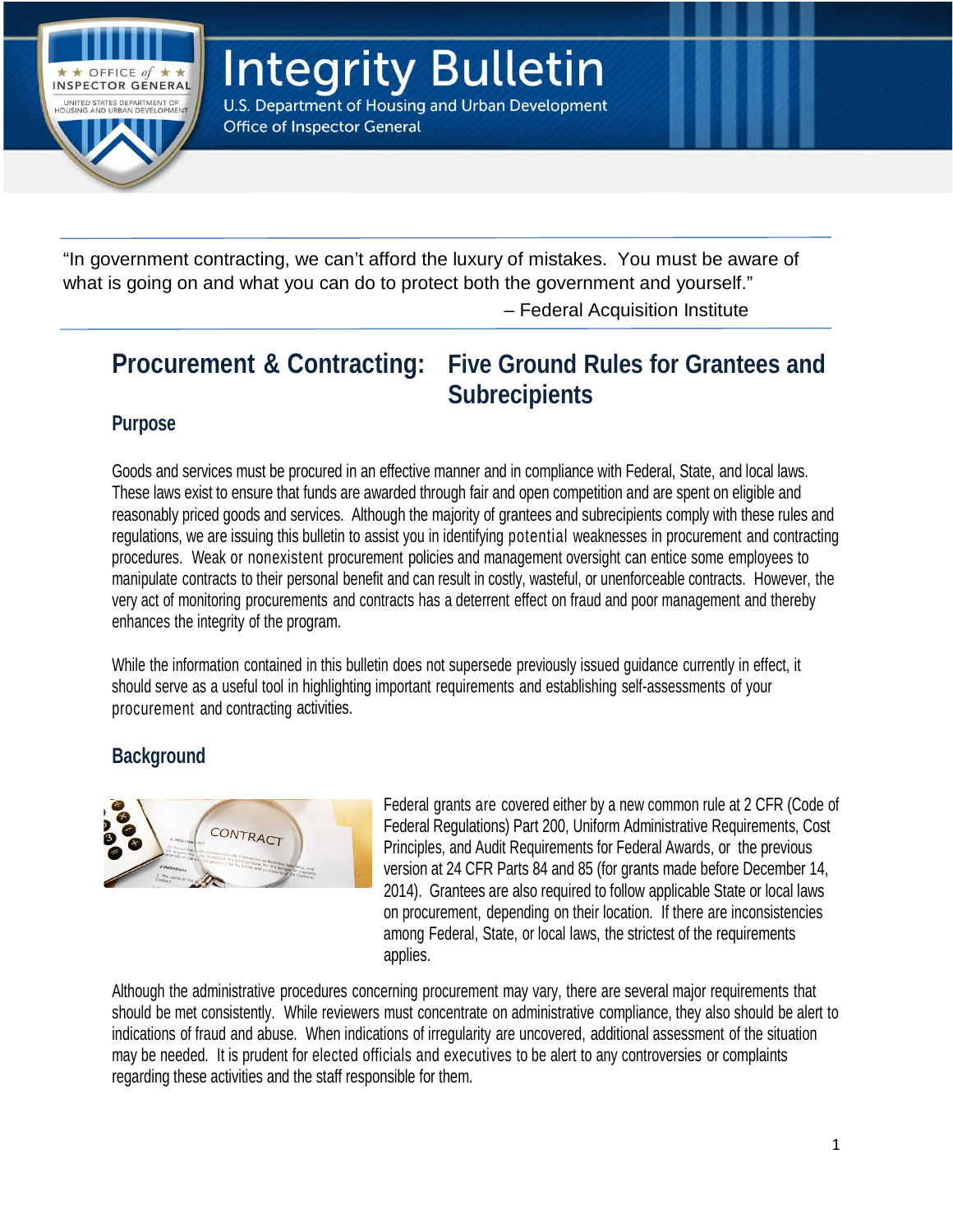# **Ensure That Five Ground Rules Are in Place**

A primary duty of elected officials and executives in regard to procurement and contracts is to ensure that policies and procedures are in place and comply with all Federal, State, and local requirements. Ask any business leader what is the greatest challenge in these times, and the most likely answer will be "to manage costs." Procurement and contracting are key areas in which grantees can control costs. Generally, elected officials approve the procurement policy, and executives are responsible for executing the policy and ensuring that it is followed. Regardless of whether the executive administers procurement directly, delegates it to other officials or subrecipients, or contracts out the procurement process, the grantee is ultimately responsible. You should ensure that checks and balances are in place to detect and prevent violations of procurement rules and procedures. In other words, internal controls and a quality control system should be in place so you can have assurances that rules are followed. While you must follow all requirements, you will position yourself well for meeting other rules by ensuring that five basics are in place.

# **1. Maintain Separation of Duties**



The person(s) delegated to do the ordering should be different from the person(s) receiving and accepting the goods and the person(s) paying for the order. When this is not possible due to the limited size of staff or when the process is decentralized, as in the case of an outstationed project manager, additional rules should be used, such as limiting dollar authorizations and periodic reviews by an independent individual. The grantee should ensure that only designated individuals have the authority to make binding contracts. If you have a small staff, you must devise a method for independent oversight. The rule of thumb should be that if an employee touches the money, mail, or goods purchased, he or she should not touch the books.

## **Example of Inadequate Separation of Duties**

• An audit found that all Community Development Block Grant (CDBG)-related mail, including vendor invoices, was opened by a finance director. The director also was responsible for cash receipts and reconciling bank statements. Because this violated the separation of duties principle, the director should have had someone else who didn't have access to the financial records, be responsible for opening and logging in the mail. In addition, bank reconciliations should be done by an employee who is not responsible for cash receipts.

# **2. Provide Competencies and Training**

A best practice for grantees is to have a knowledgeable entity review their procurement policies and procedures to ensure that they meet HUD and Office of Management and Budget requirements. In addition, contracting staff should be sufficiently trained to perform its duties and meet its responsibilities.



Many Federal and State contracting officers have strict training requirements, but these requirements may not always flow down to the local grantee or subrecipient level. Many of the grantee's expenditures go through this process, making it a high-risk area requiring competent and ethical staff that performs at a high level.

For this reason, it is up to the grantee to ensure that a standard is in place and that anyone hired to conduct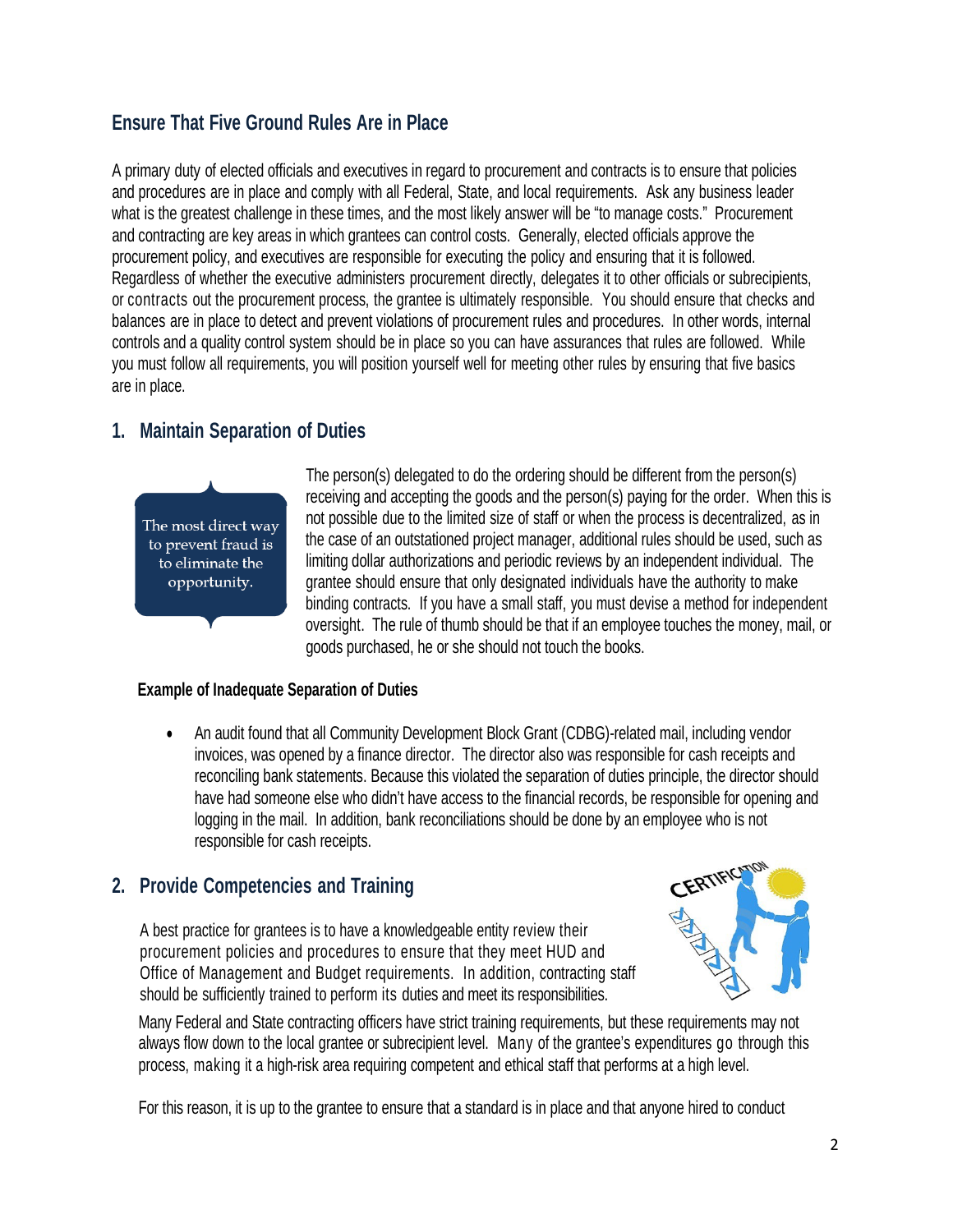procurement activities has appropriate training and experience. The grantee should also provide continuing training in procurement and contracting to ensure that its staff keeps up to date on procurement requirements, such as the new 2 CFR Part 200. Training is available from many State agencies, the National Procurement Institute, the Public Contract Institute, or private firms, but it must be tailored to Federal grant requirements.

### **Example of Poor Policies or Training**.

• City councilmembers approved a construction contract for \$782,215 for the rehabilitation of 28 residential streets. A month later, the councilmembers approved a change order that increased the contract from \$782,215 to more than \$2.1 million, which allowed the contractor to perform additional construction work on 16 more residential streets. Regulations required that the city make available preaward review procurement documents, such as proposals or invitations for bids, independent cost estimates, etc., when a proposed contract modification changed the scope of a contract or increased the contract amount by more than \$100,000. Although the city obtained approval from councilmembers for the material change order, there was no documentation to show that it performed a cost or price analysis as required by 24 CFR 85.36(f)(1). This condition occurred because the city had policies and procedures that were separate from its implemented program procedures, which did not consider applicable HUD rules and regulations to ensure proper documentation of its program-funded procurement actions. The grantee should have used the HUD-required procurement rules.

## **3. Insist on Good Record Keeping**



Grantees should ensure that policies and procedures are comprehensive regarding the level of documentation to be maintained on procurements and contracts. While outside parties or subrecipients may conduct the procurements, the grantee is responsible for ensuring that all original records are available and readily accessible for audit or other reviews.

While it is not required, you may want to consider requiring that periodic reports on procurement activities be reviewed by management to ensure transparency and integrity in the process. Reviewing these reports may disclose conflicts of interest or other abuses. Reports to consider obtaining are

- **A spend map**, a periodic plan for what is to be bought. Understand what (and how) you and your subrecipient spend.
- **A contracts register** of vendors, contractors, and subcontractors by date and type of procurement (micropurchases, small purchases, requests for proposals, and sole-source and competitive bids), funding source, and amount of the contract, along with a brief description.
- **A Summary of change orders** by contract.
- A report that **cross-checks** vendor addresses and phone numbers with those of employees.
- A report of any **purchases lacking invoices**.

#### **Examples of Poor Record Keeping**

• During an audit, a city did not provide complete file documentation for its procurement and expenditure transactions, resulting in many requests for missing documents. After the audit fieldwork ended, the city provided more than 18,000 pages of documentation to support its procurements and expenditures. A review comparing the work activity logs, provided as support for payments for a drainage cleaning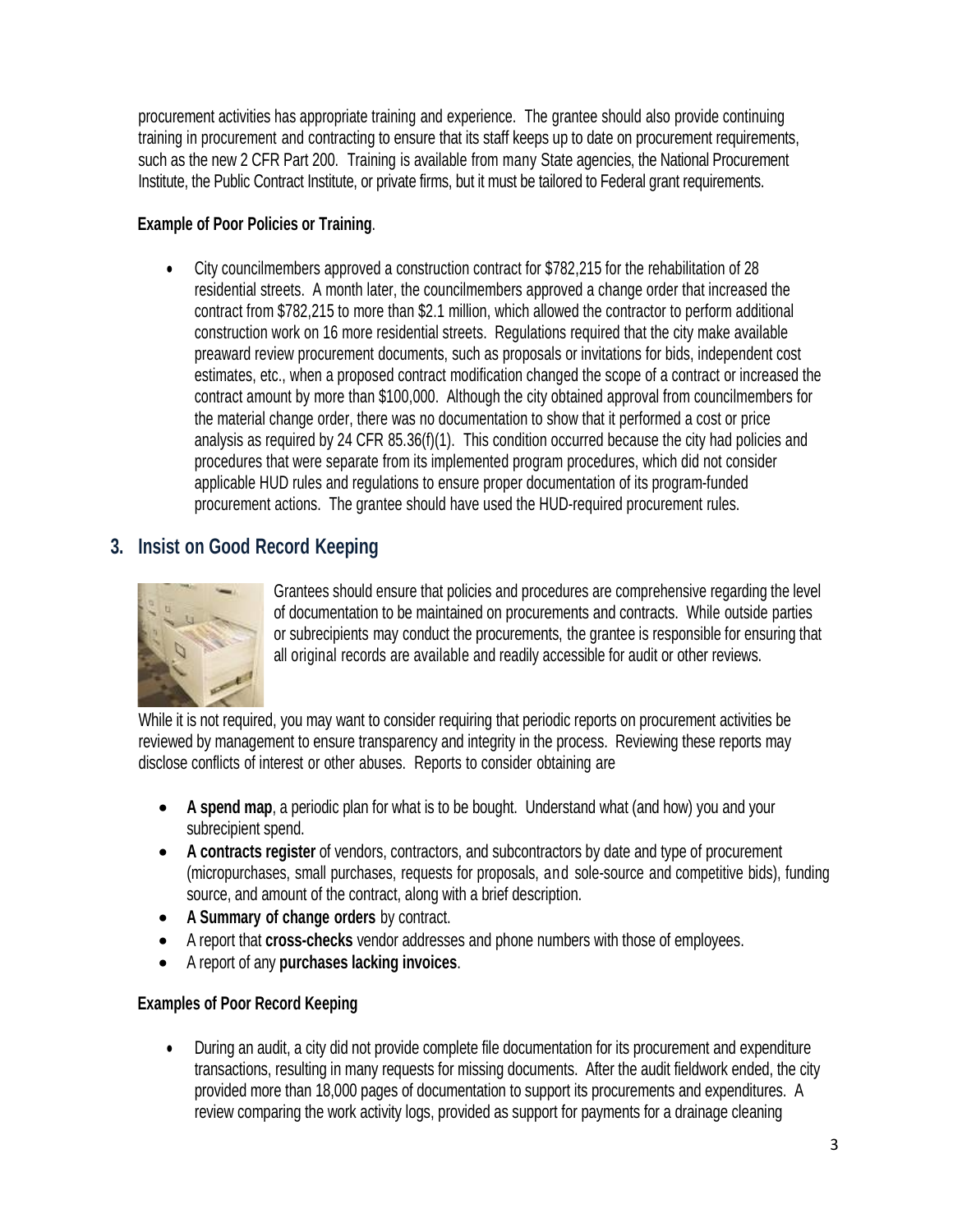contractor, to the contractor's invoices found that the work activity logs were not complete. The city will need to work with HUD to review the records and determine whether they support the procurements and costs claimed. The grantee should have ensured that it received and maintained all necessary support. In labor hour contracts, the city needed to ensure that it received signed time and attendance reports and that those reports indicated which hours were for which approved activities.

• An audit of a State found that it did not require its contractor to bill by the detailed tasks listed in its \$144 million CDBG Disaster Recovery-funded contract. Since the State allowed the contractor to bill by position and total hours worked, it could not determine what tasks the contractor had completed or whether it had overpaid the contractor for any task. The State should have required the contractor to bill by task.

# **4. Maximize Competition**

Ensuring that procurements are conducted and contracts are awarded in a way that obtains the most competition will serve the agency well. If you encounter any of the issues listed below, you should dig deeper to ensure that procurements are being made properly:

- Use of sole-source contracts,
- Insufficient price or rate quotes from qualified sources,
- Lack of independent cost estimates or cost analyses,
- A failure to rotate vendors on lower priced purchases,
- The use of unreasonably narrow or specific qualification criteria or bid specifications,
- Short timeframes for responding to offers,
- An insufficient number of responsive bidders,
- Overuse of change orders,
- Failure to check government debarment lists,
- Overuse of small purchase contracts,
- Lack of outreach to women and minority business enterprises, and
- An excessive number of small purchase contracts close to the small purchase dollar limit.

#### **Example of Poor Procurement Practices**

- An Authority's procurement process for its HOME Investment Partnerships Program had significant problems. The Authority awarded 27 contracts valued at \$1.8 million to 10 contractors during the audit period. The Authority:
	- $\triangleright$  Accepted faxed bids in the procurement process for four clients. There were two contracts awarded based on a faxed bid. The related payments totaling \$114,014 were unsupported. Regulations at 24 CFR 85.36(d)(2)(ii)(C) state that if sealed bids are used, all bids will be publicly opened at the time and place prescribed in the invitation for bids. The grantee's program manual required sealed bids.

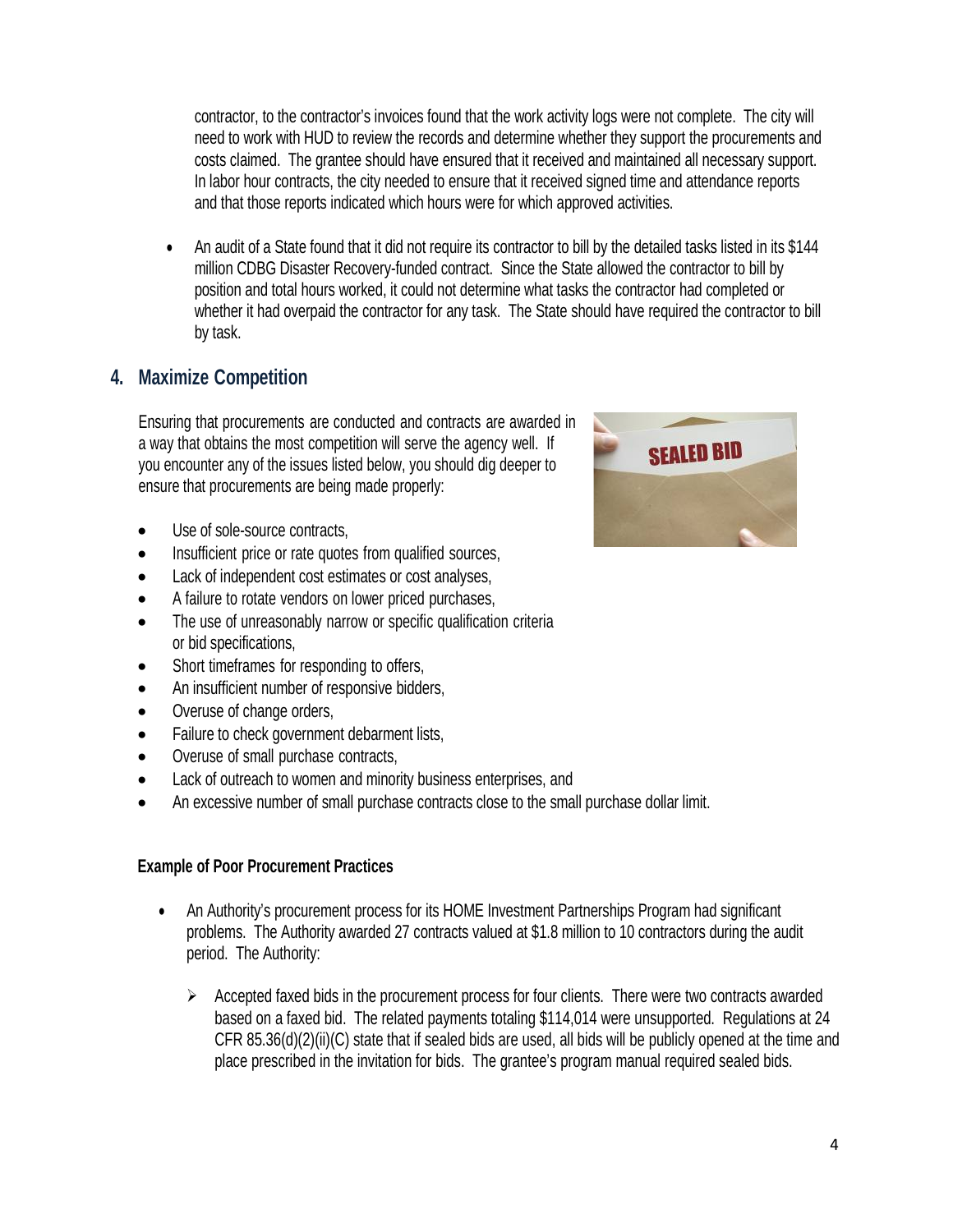- $\triangleright$  Executed a contract for services when different sealed bids were submitted on the same day from the same contractor for the same project, which resulted in an unsupported payment of \$8,000. There was no documentation explaining why the bid awarded was greater than the lowest bid submitted. Regulations at 24 CFR 85.36(d)(2)(ii)(D) state that a contract will be awarded to the lowest responsive and responsible bidder.
- $\triangleright$  Paid contractors before inspection and project completion contrary to the Authority's management plan requirements. The Authority's management plan states that the Authority must ensure that work is inspected before making payment to contractors.
- $\triangleright$  Did not ensure that the amount of the bid submitted by the contractor equaled the accepted bid amount on the bid summary. The bid form submitted by the contractor listed a bid in both numerical and written form, and the Authority accepted the numerical bid amount. The Authority's bid form states that bid amounts must be stated in both words and figures and that in case of a discrepancy, words will govern.
- $\triangleright$  Accepted bids for demolition services when the demolition method was not known at the time the bids were received. Since the demolition method was not known, the Authority could not have determined an accurate cost estimate. Regulations at 24 CFR 85.36(f) state that subgrantees must perform a cost or price analysis in connection with every procurement action. Grantees must make independent estimates before receiving bids or proposals. It was determined later that the demolition work was not done on several units, although the grantee paid for the work.

## **5. Uphold Ethics and Bar Conflicts of Interest**

HUD requires that a written code of standards be included in the procurement policy, and many State and local conflict-of-interest laws also have requirements. Ensure that your guiding principles bar those in positions of trust from personally gaining from transactions and that the process is fair to all seeking to do business with the grantee or subrecipients.



A common problem is the lack of understanding of what "appearances of conflicts" entails. Too often, managers believe that indirect or noncash gifts are not considered a conflict of interest. Examples are vendor or contractor donations to employee fund-raising drives, event tickets, meals, or giveaway gifts like a Thanksgiving turkey or iPad drawing given to an employee-affiliated organization. These gifts could be considered potential conflicts of interest so it's best to be wary of accepting anything of value from a contractor. If you are unsure whether it is legal or creates an appearance of a conflict, seek expert advice.

As a grantee, you have an obligation to not only avoid conflicts of interest yourself, but also to be alert and question real or apparent conflicts by any others, including subrecipients. Conflict-of-interest restrictions also extend to immediate family members, business partners, or organizations where they may be employed or seeking employment.

Ethics also entails maintaining integrity through strong financial controls to avoid embezzlement and theft of assets. During fiscal years 2011 to 2015, the Office of Inspector General (OIG) investigated and obtained 239 convictions of grantee staff members or contractors.